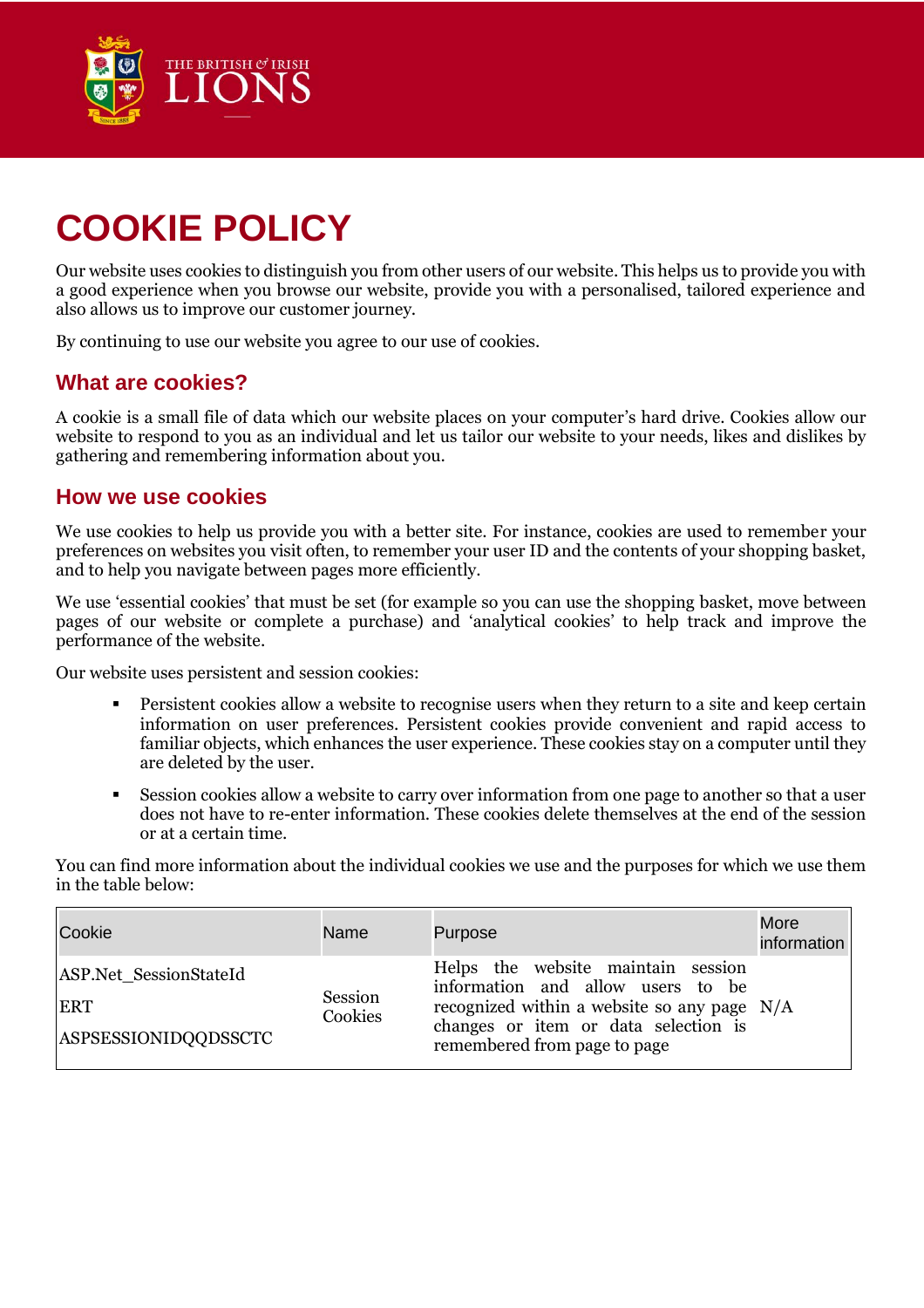

| _utma<br>utmb<br>_utmc<br>utmz<br>_ga                                              | Google<br>Analytics | cookies<br>These<br>used<br>collect<br>are<br>to<br>information about how visitors use the<br>website. The information is used to compile<br>reports and to help improve the websites.<br>These cookies collect information in an Here<br>anonymous form, including the number of<br>visitors to the website, where visitors have<br>come to the website from and the pages<br>they visited. |
|------------------------------------------------------------------------------------|---------------------|----------------------------------------------------------------------------------------------------------------------------------------------------------------------------------------------------------------------------------------------------------------------------------------------------------------------------------------------------------------------------------------------|
| Loc<br>atuvc<br>Uid<br>Bt<br>Uit<br>Bt <sub>2</sub><br>Di <sub>2</sub><br>Um<br>Dt | Addthis             | AddThis cookies allow users to share<br>content via Social Networking websites and<br>email. Third party services may place a <u>Here</u><br>cookie on the device to make their service<br>easier to use                                                                                                                                                                                     |
| Ck<br>Oo<br>Pt                                                                     | Go.affec.tv         | Affecty provides technology services to<br>clients that enable them to collect and use<br>online interaction data to improve the Here<br>relevance of advertising which appears on<br>web pages to deliver more relevant<br>advertising.                                                                                                                                                     |
| <b>Sess</b><br>Uuid2                                                               | Adnxs.com           | These cookies contain randomly-generated<br>values that enable the Adnxs platform to<br>distinguish browsers and devices. It is<br>matched against information $-$ such as $Here$<br>advertising interest segments and histories<br>of ads shown in the browser or device –<br>provided by clients or other third parties<br>and stored on the Platform.                                     |
| hjShownFeedbackMessage                                                             | Hotjar              | This cookie is set to let Hotjar know<br>whether that visitor is included in the,<br>sample which is used to generate Here<br>Heatmaps, Funnels, Recordings, etc.                                                                                                                                                                                                                            |
| cfduid<br>p_hfp_client_id<br>session id                                            | Elfsight            | This is used to highlight and notify<br>consumers of any relevant/important Here<br>information.                                                                                                                                                                                                                                                                                             |
| _privy_a<br>privy_b<br>privy_{{identifier}}                                        | Privy               | This cookie is used to request consumers<br>information in order to communicate Here<br>relevant news and information via email.                                                                                                                                                                                                                                                             |